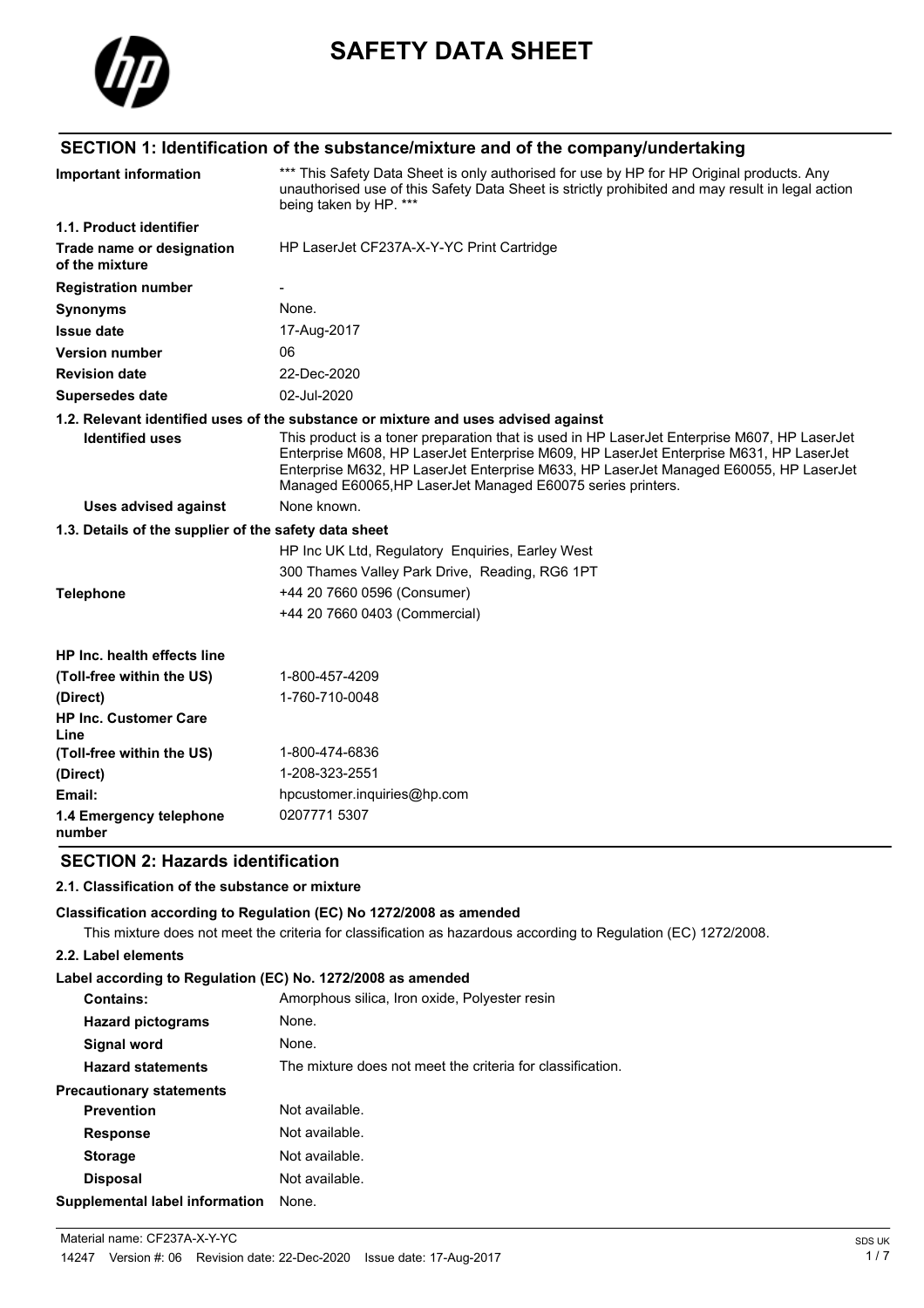None of the other ingredients in this preparation are classified as carcinogens according to ACGIH, EU, IARC, MAK, NTP or OSHA. This preparation contains no component classified as Persistent, Bioaccumulative, and Toxic (PBT) or very Persistent and very Bioaccumulative (vPvB) as defined under Regulation (EC) 1907/2006.

# **SECTION 3: Composition/information on ingredients**

### **3.2. Mixtures**

### **General information**

| <b>Chemical name</b>                               | %      |                          | CAS-No. / EC No. REACH Registration No. | Index No.                | <b>Notes</b> |
|----------------------------------------------------|--------|--------------------------|-----------------------------------------|--------------------------|--------------|
| Polyester resin                                    | $65$   | <b>Trade Secret</b>      | $\overline{\phantom{0}}$                | $\overline{\phantom{0}}$ |              |
| <b>Classification:</b><br>$\overline{\phantom{0}}$ |        | $\overline{\phantom{0}}$ |                                         |                          |              |
| Iron oxide                                         | $<$ 40 | 1317-61-9<br>215-277-5   | $\overline{\phantom{0}}$                | -                        |              |
| <b>Classification:</b><br>$\overline{\phantom{0}}$ |        |                          |                                         |                          |              |
| Amorphous silica                                   | <2     | 7631-86-9<br>231-545-4   | 01-2119379499-16-xxxx                   | -                        |              |
| <b>Classification:</b><br>$\overline{\phantom{a}}$ |        |                          |                                         |                          |              |

# **SECTION 4: First aid measures**

**General information** Not available.

| 4.1. Description of first aid measures                                                |                                                                                                                                                                                                   |
|---------------------------------------------------------------------------------------|---------------------------------------------------------------------------------------------------------------------------------------------------------------------------------------------------|
| <b>Inhalation</b>                                                                     | Move person to fresh air immediately. If irritation persists, consult a physician.                                                                                                                |
| <b>Skin contact</b>                                                                   | Wash affected areas thoroughly with mild soap and water. Get medical attention if irritation<br>develops or persists.                                                                             |
| Eye contact                                                                           | Do not rub eyes. Immediately flush with large amounts of clean, warm water (low pressure) for at<br>least 15 minutes or until particles are removed. If irritation persists, consult a physician. |
| Ingestion                                                                             | Rinse mouth with water. Drink one to two glasses of water. If symptoms occur, consult a physician.                                                                                                |
| 4.2. Most important symptoms<br>and effects, both acute and<br>delayed                | Not available.                                                                                                                                                                                    |
| 4.3. Indication of any<br>immediate medical attention<br>and special treatment needed | Not available.                                                                                                                                                                                    |

# **SECTION 5: Firefighting measures**

| General fire hazards                                          | Not available.                                                                                                         |
|---------------------------------------------------------------|------------------------------------------------------------------------------------------------------------------------|
| 5.1. Extinguishing media                                      |                                                                                                                        |
| Suitable extinguishing<br>media                               | CO <sub>2</sub> , water, or dry chemical                                                                               |
| Unsuitable extinguishing<br>media                             | None known.                                                                                                            |
| 5.2. Special hazards arising<br>from the substance or mixture | Like most organic material in powder form, toner can form explosive dust-air mixtures when finely<br>dispersed in air. |
| 5.3. Advice for firefighters                                  |                                                                                                                        |
| <b>Special protective</b><br>equipment for firefighters       | Not available.                                                                                                         |
| Special fire fighting<br>procedures                           | If fire occurs in the printer, treat as an electrical fire.                                                            |
| Specific methods                                              | None established.                                                                                                      |

# **SECTION 6: Accidental release measures**

|                                                              | 6.1. Personal precautions, protective equipment and emergency procedures                                                                                                                                                                                                                                                             |
|--------------------------------------------------------------|--------------------------------------------------------------------------------------------------------------------------------------------------------------------------------------------------------------------------------------------------------------------------------------------------------------------------------------|
| For non-emergency<br>personnel                               | Minimize dust generation and accumulation.                                                                                                                                                                                                                                                                                           |
| For emergency responders                                     | Not available.                                                                                                                                                                                                                                                                                                                       |
| 6.2. Environmental precautions                               | Do not flush into surface water or sanitary sewer system. See also section 13 Disposal<br>considerations.                                                                                                                                                                                                                            |
| 6.3. Methods and material for<br>containment and cleaning up | Slowly vacuum or sweep the material into a bag or other sealed container. Clean remainder with a<br>damp cloth or vacuum cleaner. If a vacuum is used, the motor must be rated as dust<br>explosion-proof. Fine powder can form explosive dust-air mixtures. Dispose of in compliance with<br>federal, state, and local regulations. |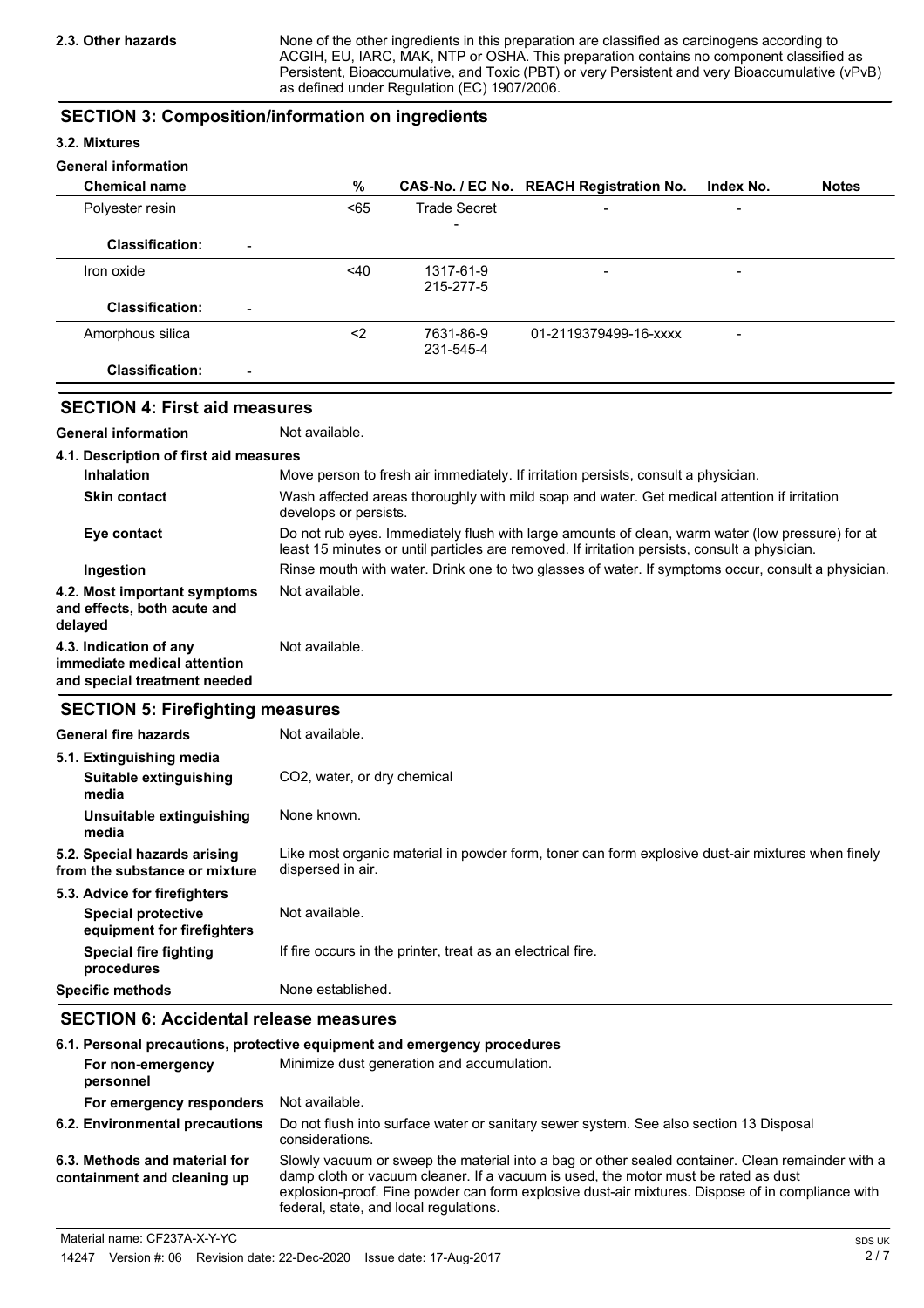| <b>SECTION 7: Handling and storage</b>                                  |                                                                                                                                                                                                                                                                                                                                   |
|-------------------------------------------------------------------------|-----------------------------------------------------------------------------------------------------------------------------------------------------------------------------------------------------------------------------------------------------------------------------------------------------------------------------------|
| 7.1. Precautions for safe<br>handling                                   | Keep out of the reach of children. Avoid inhalation of dust and contact with skin and eyes. Use with<br>adequate ventilation. Keep away from excessive heat, sparks, and open flames.                                                                                                                                             |
| 7.2. Conditions for safe<br>storage, including any<br>incompatibilities | Keep out of the reach of children. Keep tightly closed and dry. Store at room temperature. Store<br>away from strong oxidizers.                                                                                                                                                                                                   |
| 7.3. Specific end use(s)                                                | Not available.                                                                                                                                                                                                                                                                                                                    |
|                                                                         | <b>SECTION 8: Exposure controls/personal protection</b>                                                                                                                                                                                                                                                                           |
| 8.1. Control parameters                                                 |                                                                                                                                                                                                                                                                                                                                   |
| <b>Occupational exposure limits</b>                                     | No exposure limits noted for ingredient(s).                                                                                                                                                                                                                                                                                       |
| <b>Biological limit values</b>                                          | No biological exposure limits noted for the ingredient(s).                                                                                                                                                                                                                                                                        |
| <b>Recommended monitoring</b><br>procedures                             | Not available.                                                                                                                                                                                                                                                                                                                    |
| Derived no effect levels<br>(DNELs)                                     | Not available.                                                                                                                                                                                                                                                                                                                    |
| <b>Predicted no effect</b><br>concentrations (PNECs)                    | Not available.                                                                                                                                                                                                                                                                                                                    |
| <b>Exposure guidelines</b>                                              | , 5 mg/m3 (Respirable Fraction), 3 mg/m3 (Respirable Particulate) Amorphous silica: USA OSHA<br>(TWA/PEL): 20 mppcf 80 (mg/m3)/%SiO2, ACGIH (TWA/TLV): 10 mg/m3 TRGS 900<br>(Luftgrenzwert) - 10 mg/m3 (Einatembare partikel), 3 mg/m3 (Alveolengängige fraktion) UK WEL:<br>10 mg/m3 (Respirable Dust), 5 mg/m3 (Inhalable Dust) |
| 8.2. Exposure controls                                                  |                                                                                                                                                                                                                                                                                                                                   |
| Appropriate engineering<br>controls                                     | Use in a well ventilated area.                                                                                                                                                                                                                                                                                                    |
|                                                                         | Individual protection measures, such as personal protective equipment                                                                                                                                                                                                                                                             |
| <b>General information</b>                                              | No personal respiratory protective equipment required under normal conditions of use.                                                                                                                                                                                                                                             |
| <b>Eye/face protection</b>                                              | Not available.                                                                                                                                                                                                                                                                                                                    |
| <b>Skin protection</b>                                                  |                                                                                                                                                                                                                                                                                                                                   |
| - Hand protection                                                       | Not available.                                                                                                                                                                                                                                                                                                                    |
| - Other                                                                 | Not available.                                                                                                                                                                                                                                                                                                                    |
| <b>Respiratory protection</b>                                           | Not available.                                                                                                                                                                                                                                                                                                                    |
| <b>Thermal hazards</b>                                                  | Not available.                                                                                                                                                                                                                                                                                                                    |
| <b>Hygiene measures</b>                                                 | Not available.                                                                                                                                                                                                                                                                                                                    |
| <b>Environmental exposure</b><br>controls                               | Not available.                                                                                                                                                                                                                                                                                                                    |

# **SECTION 9: Physical and chemical properties**

# **9.1. Information on basic physical and chemical properties**

| <b>Appearance</b>                            | Fine powder         |
|----------------------------------------------|---------------------|
| <b>Physical state</b>                        | Solid.              |
| Form                                         | solid               |
| Color                                        | Black.              |
| Odor                                         | Slight plastic odor |
| Odor threshold                               | Not available.      |
| рH                                           | Not applicable      |
| Melting point/freezing point                 | Not available.      |
| Initial boiling point and boiling<br>range   | Not applicable      |
| <b>Flash point</b>                           | Not applicable      |
| <b>Evaporation rate</b>                      | Not available.      |
| Flammability (solid, gas)                    | Not available.      |
| Upper/lower flammability or explosive limits |                     |
| Flammability limit - lower<br>(%)            | Not flammable       |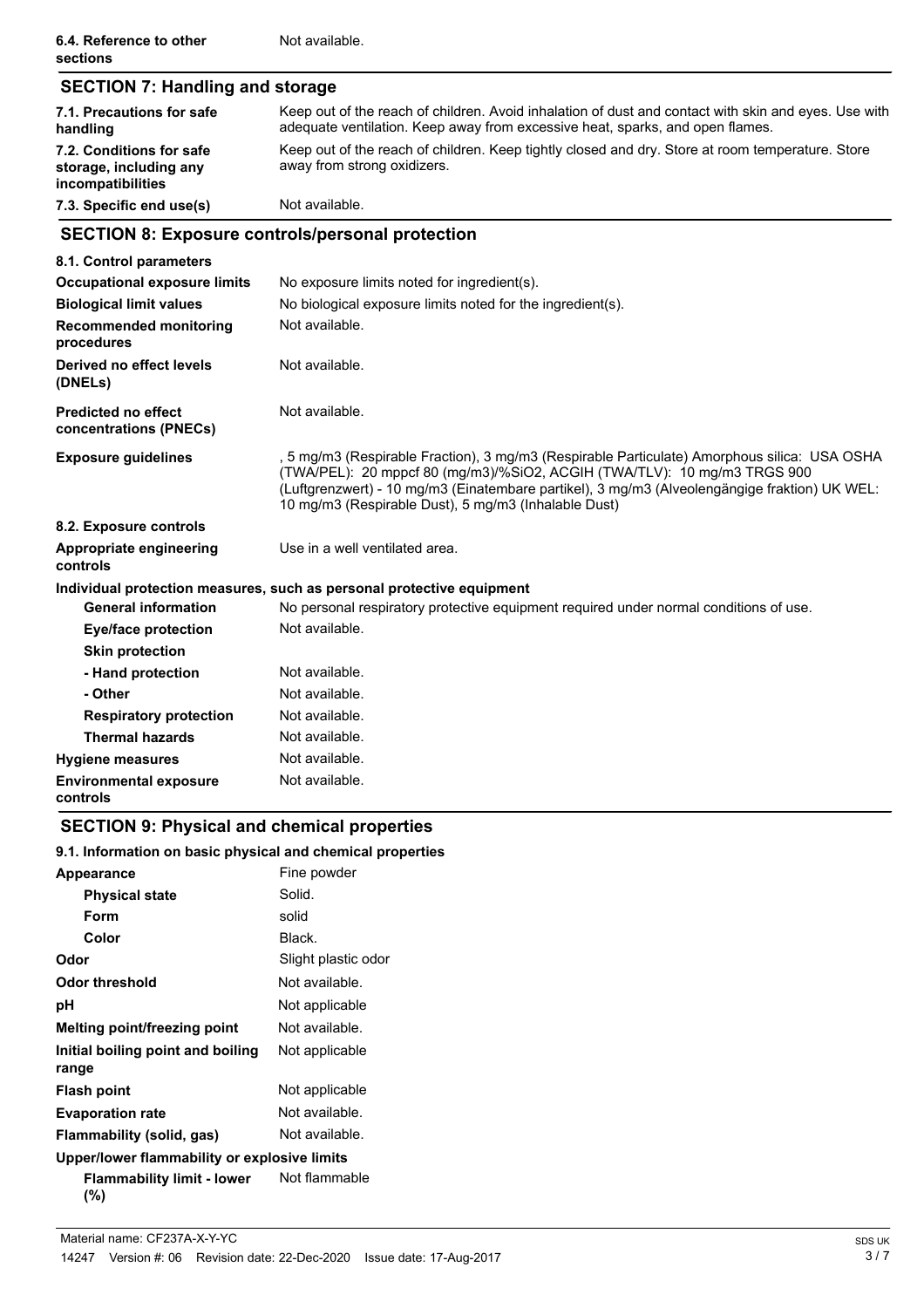| <b>Flammability limit - upper</b><br>(%)          | Not available.                                                |
|---------------------------------------------------|---------------------------------------------------------------|
| Vapor pressure                                    | Not applicable                                                |
| Vapor density                                     | Not applicable                                                |
| Solubility(ies)                                   |                                                               |
| Solubility (water)                                | Negligible in water. Partially soluble in toluene and xylene. |
| <b>Partition coefficient</b><br>(n-octanol/water) | Not available.                                                |
| <b>Auto-ignition temperature</b>                  | No data available                                             |
| Decomposition temperature                         | $>= 392 \text{ }^{\circ}F (>= 200 \text{ }^{\circ}C)$         |
| <b>Viscosity</b>                                  | Not applicable                                                |
| <b>Explosive properties</b>                       | Not available.                                                |
| <b>Oxidizing properties</b>                       | No information available.                                     |
| 9.2. Other information                            |                                                               |
| Softening point                                   | 212 - 302 °F (100 - 150 °C)                                   |
| <b>Specific gravity</b>                           | $1.4 - 1.8$                                                   |
| <b>VOC</b>                                        | Not applicable                                                |

# **SECTION 10: Stability and reactivity**

| 10.1. Reactivity                            | Not available.                          |
|---------------------------------------------|-----------------------------------------|
| 10.2. Chemical stability                    | Stable under normal storage conditions. |
| 10.3. Possibility of hazardous<br>reactions | Will not occur.                         |
| 10.4. Conditions to avoid                   | Imaging Drum: Exposure to light         |
| 10.5. Incompatible materials                | Strong oxidizers                        |
| 10.6. Hazardous<br>decomposition products   | Carbon monoxide and carbon dioxide.     |

# **SECTION 11: Toxicological information**

| <b>General information</b>                             | Not available.                                                                                                                                           |
|--------------------------------------------------------|----------------------------------------------------------------------------------------------------------------------------------------------------------|
| Information on likely routes of exposure               |                                                                                                                                                          |
| <b>Inhalation</b>                                      | Under normal conditions of intended use, this material is not expected to be an inhalation hazard.                                                       |
| <b>Skin contact</b>                                    | Contact with skin may result in mild irritation.                                                                                                         |
| Eye contact                                            | Contact with eyes may result in mild irritation.                                                                                                         |
| Ingestion                                              | Ingestion is not a likely route of exposure.                                                                                                             |
| <b>Symptoms</b>                                        | Not available.                                                                                                                                           |
| 11.1. Information on toxicological effects             |                                                                                                                                                          |
| <b>Acute toxicity</b>                                  | Based on available data, the classification criteria are not met.                                                                                        |
| Skin corrosion/irritation                              | Based on available data, the classification criteria are not met.                                                                                        |
| Serious eye damage/eye<br>irritation                   | Based on available data, the classification criteria are not met.                                                                                        |
| <b>Respiratory sensitization</b>                       | Based on available data, the classification criteria are not met.                                                                                        |
| <b>Skin sensitization</b>                              | Based on available data, the classification criteria are not met.                                                                                        |
| Germ cell mutagenicity                                 | Negative, does not indicate mutagenic potential (Ames Test: Salmonella typhimurium)<br>Based on available data, the classification criteria are not met. |
| Carcinogenicity                                        | Based on available data, the classification criteria are not met.                                                                                        |
| IARC Monographs. Overall Evaluation of Carcinogenicity |                                                                                                                                                          |
| Amorphous silica (CAS 7631-86-9)                       | 3 Not classifiable as to carcinogenicity to humans.                                                                                                      |
| <b>Reproductive toxicity</b>                           | Based on available data, the classification criteria are not met.                                                                                        |
| Specific target organ toxicity -<br>single exposure    | Based on available data, the classification criteria are not met.                                                                                        |
| Specific target organ toxicity -<br>repeated exposure  | Based on available data, the classification criteria are not met.                                                                                        |
| <b>Aspiration hazard</b>                               | Based on available data, the classification criteria are not met.                                                                                        |
| Mixture versus substance<br>information                | Not available.                                                                                                                                           |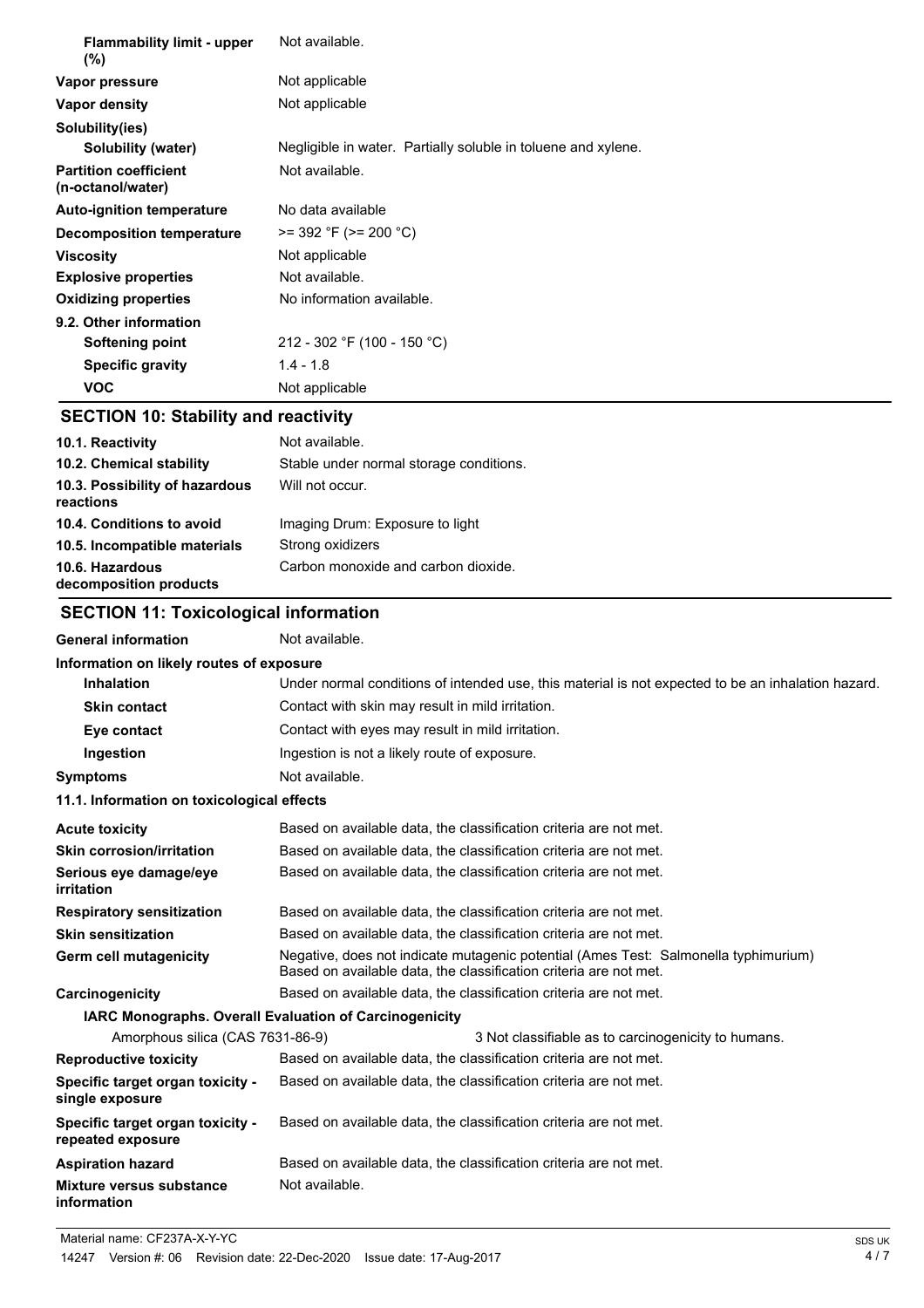# **SECTION 12: Ecological information 12.1. Toxicity** LL50: > 1000 mg/l, Fish, 96.00 Hours **Product Species Test Results** CF237A-X-Y-YC **Aquatic** Algae ErL50 Algae > 1000 mg/l, 72 Hours Crustacea EL50 Crustacea > 1000 mg/l, 48 Hours Fish LL50 Fish > 1000 mg/l, 96 Hours **12.2. Persistence and Mot available. degradability 12.3. Bioaccumulative potential** Not available. **Partition coefficient n-octanol/water (log Kow)** Not available. **Bioconcentration factor (BCF)** Not available. **12.4. Mobility in soil** Not available. **12.5. Results of PBT and vPvB** Not a PBT or vPvB substance or mixture. **assessment 12.6. Other adverse effects** Not available.

### **SECTION 13: Disposal considerations**

| 13.1. Waste treatment methods |                                                                                                                                                                                                                              |
|-------------------------------|------------------------------------------------------------------------------------------------------------------------------------------------------------------------------------------------------------------------------|
| <b>Residual waste</b>         | Not available.                                                                                                                                                                                                               |
| Contaminated packaging        | Not available.                                                                                                                                                                                                               |
| EU waste code                 | Not available.                                                                                                                                                                                                               |
| Disposal methods/information  | Do not shred toner cartridge, unless dust-explosion prevention measures are taken. Finely<br>dispersed particles may form explosive mixtures in air. Dispose of in compliance with federal,<br>state, and local regulations. |
|                               | HP's Planet Partners (trademark) supplies recycling program enables simple, convenient recycling                                                                                                                             |

HP's Planet Partners (trademark) supplies recycling program enables simple, convenient recycling of HP original inkjet and LaserJet supplies. For more information and to determine if this service is available in your location, please visit http://www.hp.com/recycle.

# **SECTION 14: Transport information**

#### **DOT**

Not regulated as dangerous goods.

### **IATA**

Not regulated as dangerous goods.

#### **IMDG**

Not regulated as dangerous goods.

### **ADR**

Not regulated as dangerous goods.

**Further information** None known.

# **SECTION 15: Regulatory information**

**15.1. Safety, health and environmental regulations/legislation specific for the substance or mixture**

### **EU regulations**

**Regulation (EC) No. 1005/2009 on substances that deplete the ozone layer, Annex I and II, as amended** Not listed.

**Regulation (EC) No. 850/2004 On persistent organic pollutants, Annex I as amended**

Not listed.

**Regulation (EU) No. 649/2012 concerning the export and import of dangerous chemicals, Annex I, Part 1 as amended** Not listed.

**Regulation (EU) No. 649/2012 concerning the export and import of dangerous chemicals, Annex I, Part 2 as amended** Not listed.

### **Regulation (EU) No. 649/2012 concerning the export and import of dangerous chemicals, Annex I, Part 3 as amended** Not listed.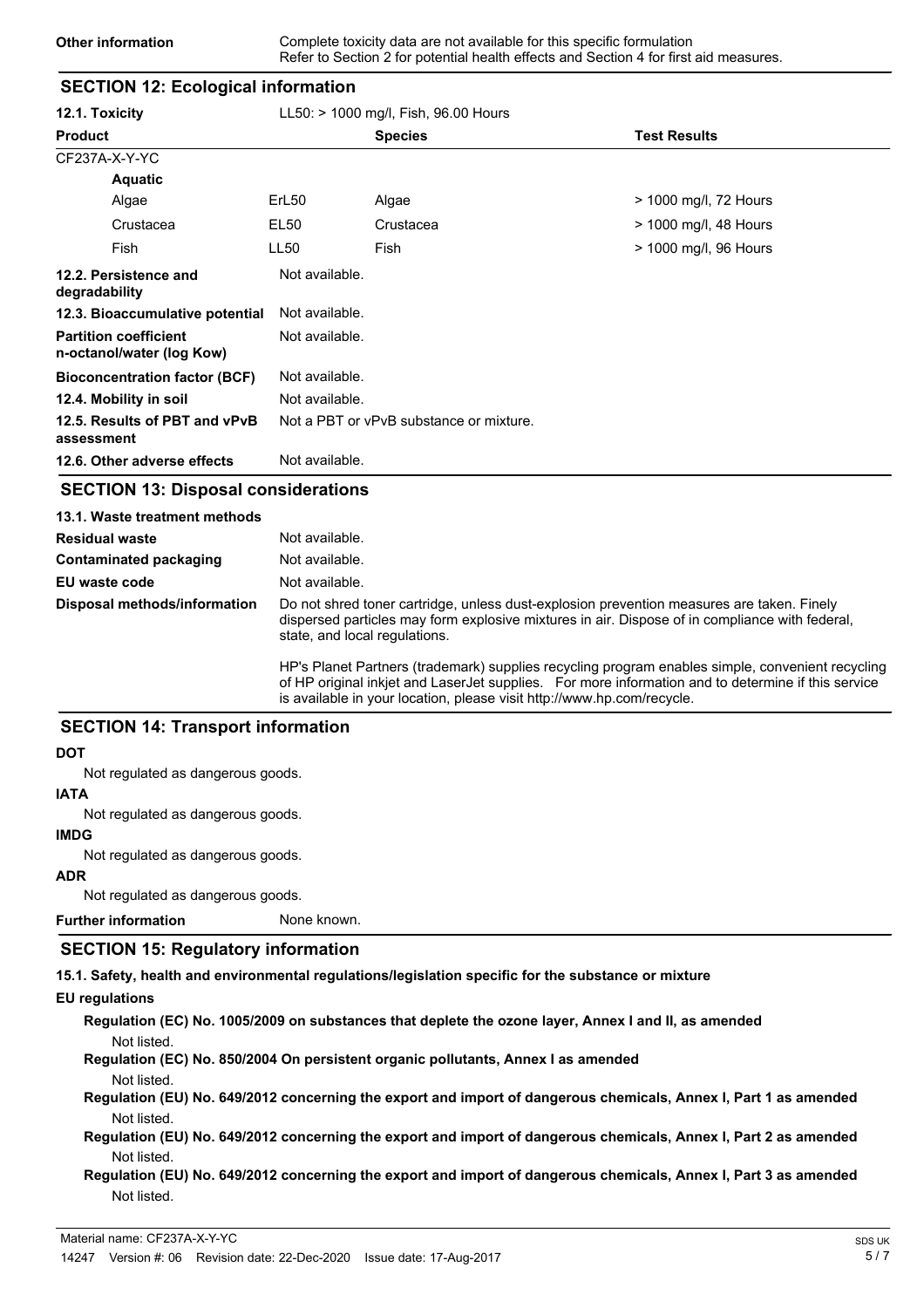|                                                                                           | Regulation (EU) No. 649/2012 concerning the export and import of dangerous chemicals, Annex V as amended                                                                                                                                                                                                                                                                                                                                                                                                                                                                                                                                                                                                                                                                                                                                             |
|-------------------------------------------------------------------------------------------|------------------------------------------------------------------------------------------------------------------------------------------------------------------------------------------------------------------------------------------------------------------------------------------------------------------------------------------------------------------------------------------------------------------------------------------------------------------------------------------------------------------------------------------------------------------------------------------------------------------------------------------------------------------------------------------------------------------------------------------------------------------------------------------------------------------------------------------------------|
| Not listed.<br>Not listed.                                                                | Regulation (EC) No. 166/2006 Annex II Pollutant Release and Transfer Registry, as amended<br>Regulation (EC) No. 1907/2006, REACH Article 59(10) Candidate List as currently published by ECHA                                                                                                                                                                                                                                                                                                                                                                                                                                                                                                                                                                                                                                                       |
| Not listed.                                                                               |                                                                                                                                                                                                                                                                                                                                                                                                                                                                                                                                                                                                                                                                                                                                                                                                                                                      |
| <b>Authorizations</b>                                                                     |                                                                                                                                                                                                                                                                                                                                                                                                                                                                                                                                                                                                                                                                                                                                                                                                                                                      |
| Not listed.                                                                               | Regulation (EC) No. 1907/2006, REACH Annex XIV Substances subject to authorization, as amended                                                                                                                                                                                                                                                                                                                                                                                                                                                                                                                                                                                                                                                                                                                                                       |
| <b>Restrictions on use</b>                                                                |                                                                                                                                                                                                                                                                                                                                                                                                                                                                                                                                                                                                                                                                                                                                                                                                                                                      |
|                                                                                           | Regulation (EC) No. 1907/2006, REACH Annex XVII Substances subject to restriction on marketing and use as amended                                                                                                                                                                                                                                                                                                                                                                                                                                                                                                                                                                                                                                                                                                                                    |
| Not listed.<br>work, as amended                                                           | Directive 2004/37/EC: on the protection of workers from the risks related to exposure to carcinogens and mutagens at                                                                                                                                                                                                                                                                                                                                                                                                                                                                                                                                                                                                                                                                                                                                 |
| Not listed.                                                                               |                                                                                                                                                                                                                                                                                                                                                                                                                                                                                                                                                                                                                                                                                                                                                                                                                                                      |
| <b>Other EU regulations</b>                                                               |                                                                                                                                                                                                                                                                                                                                                                                                                                                                                                                                                                                                                                                                                                                                                                                                                                                      |
|                                                                                           | Directive 2012/18/EU on major accident hazards involving dangerous substances, as amended                                                                                                                                                                                                                                                                                                                                                                                                                                                                                                                                                                                                                                                                                                                                                            |
| Not listed.                                                                               |                                                                                                                                                                                                                                                                                                                                                                                                                                                                                                                                                                                                                                                                                                                                                                                                                                                      |
| <b>Other regulations</b>                                                                  | All chemical substances in this HP product have been notified or are exempt from notification<br>under chemical substances notification laws in the following countries: US (TSCA), EU<br>(EINECS/ELINCS), Switzerland, Canada (DSL/NDSL), Australia, Japan, Philippines, South Korea,<br>New Zealand, and China.                                                                                                                                                                                                                                                                                                                                                                                                                                                                                                                                    |
| <b>Other information</b>                                                                  | This Safety Data Sheet complies with the requirements of Regulation (EU) 2015/830.<br>Classification according to Regulation (EC) No 1272/2008 as amended.                                                                                                                                                                                                                                                                                                                                                                                                                                                                                                                                                                                                                                                                                           |
| <b>National regulations</b>                                                               | Not available.                                                                                                                                                                                                                                                                                                                                                                                                                                                                                                                                                                                                                                                                                                                                                                                                                                       |
| 15.2. Chemical safety<br>assessment                                                       | See attached SUMI or GEIS document, if applicable.                                                                                                                                                                                                                                                                                                                                                                                                                                                                                                                                                                                                                                                                                                                                                                                                   |
| <b>SECTION 16: Other information</b>                                                      |                                                                                                                                                                                                                                                                                                                                                                                                                                                                                                                                                                                                                                                                                                                                                                                                                                                      |
| <b>References</b>                                                                         | Regulation (EC) No. 1907/2006 of December 18, 2006 concerning the Registration, Evaluation,<br>Authorization and Restriction of Chemicals (REACH) and establishing a European Chemicals<br>Agency (REACH).                                                                                                                                                                                                                                                                                                                                                                                                                                                                                                                                                                                                                                           |
|                                                                                           | Regulation (EU) 2015/830 of May 28, 2015 amending Regulation (EC) No. 1907/2006.                                                                                                                                                                                                                                                                                                                                                                                                                                                                                                                                                                                                                                                                                                                                                                     |
|                                                                                           | Regulation (EC) No. 1272/2008 of December 16, 2008 on classification, labeling and packaging of<br>substances and mixtures, and amendments (CLP).                                                                                                                                                                                                                                                                                                                                                                                                                                                                                                                                                                                                                                                                                                    |
| Information on evaluation<br>method leading to the<br>classification of mixture           | The classification for health and environmental hazards is derived by a combination of calculation<br>methods and test data, if available.                                                                                                                                                                                                                                                                                                                                                                                                                                                                                                                                                                                                                                                                                                           |
| <b>Full text of any H-statements</b><br>not written out in full under<br>Sections 2 to 15 | None.                                                                                                                                                                                                                                                                                                                                                                                                                                                                                                                                                                                                                                                                                                                                                                                                                                                |
| <b>Revision information</b>                                                               | None.                                                                                                                                                                                                                                                                                                                                                                                                                                                                                                                                                                                                                                                                                                                                                                                                                                                |
| <b>Training information</b>                                                               | Follow training instructions when handling this material.                                                                                                                                                                                                                                                                                                                                                                                                                                                                                                                                                                                                                                                                                                                                                                                            |
| <b>Disclaimer</b>                                                                         | This Safety Data Sheet document is provided without charge to customers of HP. Data is the most<br>current known to HP at the time of preparation of this document and is believed to be accurate. It<br>should not be construed as guaranteeing specific properties of the products as described or<br>suitability for a particular application. This document was prepared to the requirements of the<br>jurisdiction specified in Section 1 above and may not meet regulatory requirements in other<br>countries.                                                                                                                                                                                                                                                                                                                                 |
|                                                                                           | This safety data sheet is meant to convey information about HP inks (toners) provided in HP<br>Original ink (toner) supplies. If our Safety Data Sheet has been provided to you with a refilled,<br>remanufactured, compatible or other non-HP Original supply please be aware that the information<br>contained herein was not meant to convey information about such products and there could be<br>considerable differences from information in this document and the safety information for the<br>product you purchased. Please contact the seller of the refilled, remanufactured or compatible<br>supplies for applicable information, including information on personal protective equipment,<br>exposure risks and safe handling guidance. HP does not accept refilled, remanufactured or<br>compatible supplies in our recycling programs. |